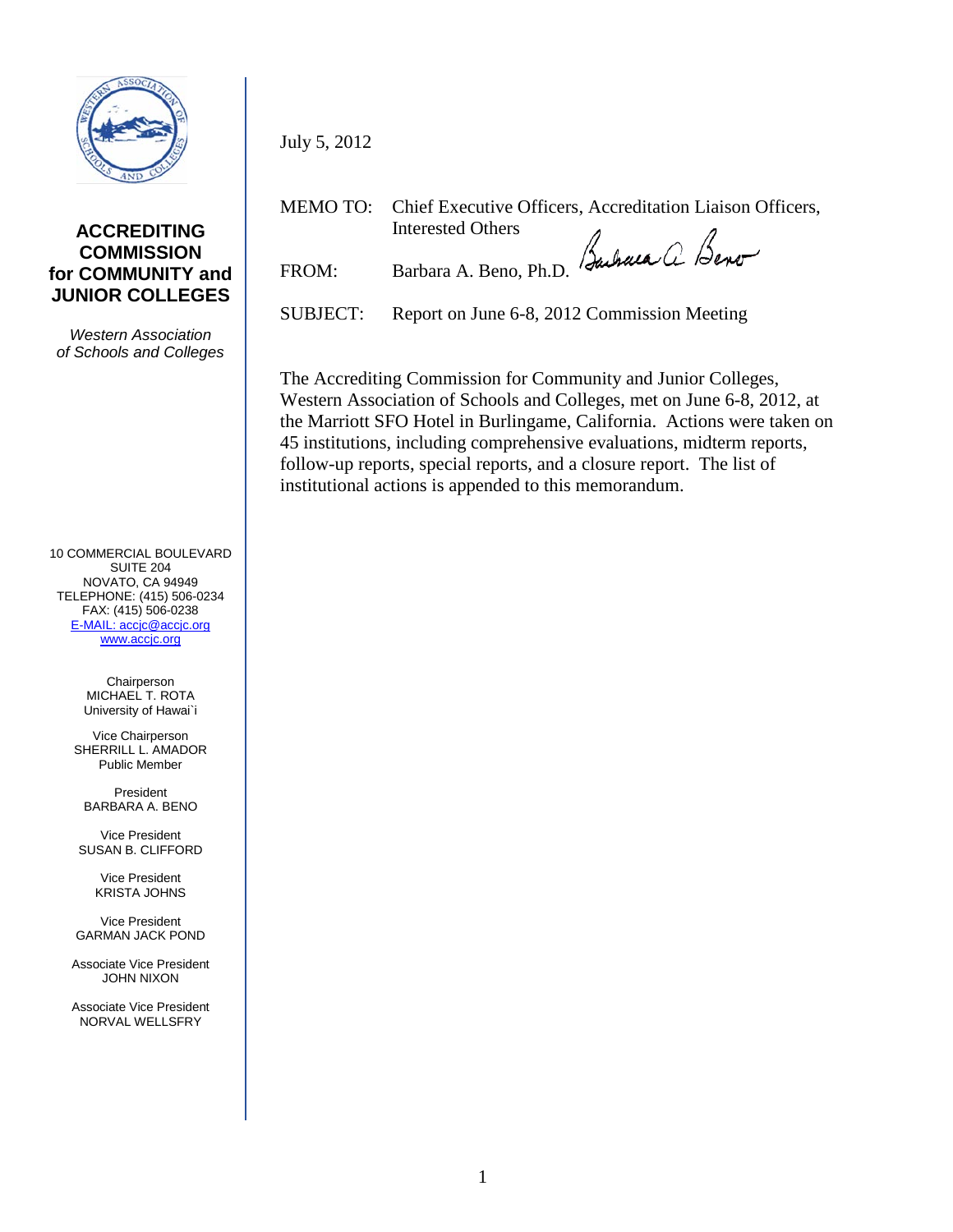## **ACCJC REPORT OF INSTITUTIONAL ACTIONS FROM THE JUNE 6-8, 2012 COMMISSION MEETING**

At its meeting, June 6-8, 2012, the Accrediting Commission for Community and Junior Colleges, Western Association of Schools and Colleges, took the following institutional actions:

#### **Reaffirmed Accreditation on the Basis of a Comprehensive Evaluation**

Defense Language Institute- FLC Feather River College Guam Community College

### **Issued Warning on the Basis of a Comprehensive Evaluation**

Barstow College Hawai'i Tokai International College West Los Angeles College

### **Continued on Warning on the Basis of a Midterm Report**

Berkeley City College College of Alameda Laney College Merritt College

### **Continued on Warning on the Basis of a Follow-Up Report with Visit** Merced College

# **Removed from Warning and Reaffirmed Accreditation on the Basis of a Follow-Up Report with Visit**

College of the Siskiyous Cypress College Fullerton College San Joaquin Delta College

## **Imposed Probation on the Basis of a Comprehensive Evaluation**

Los Angeles Harbor College Los Angeles Southwest College

## **Continued on Probation on the Basis of a Follow-Up Report with Visit**

College of Micronesia-FSM Victor Valley College

#### **Continued on Probation on the Basis of a Special Report with Visit**

Moorpark College Oxnard College Palo Verde College Ventura College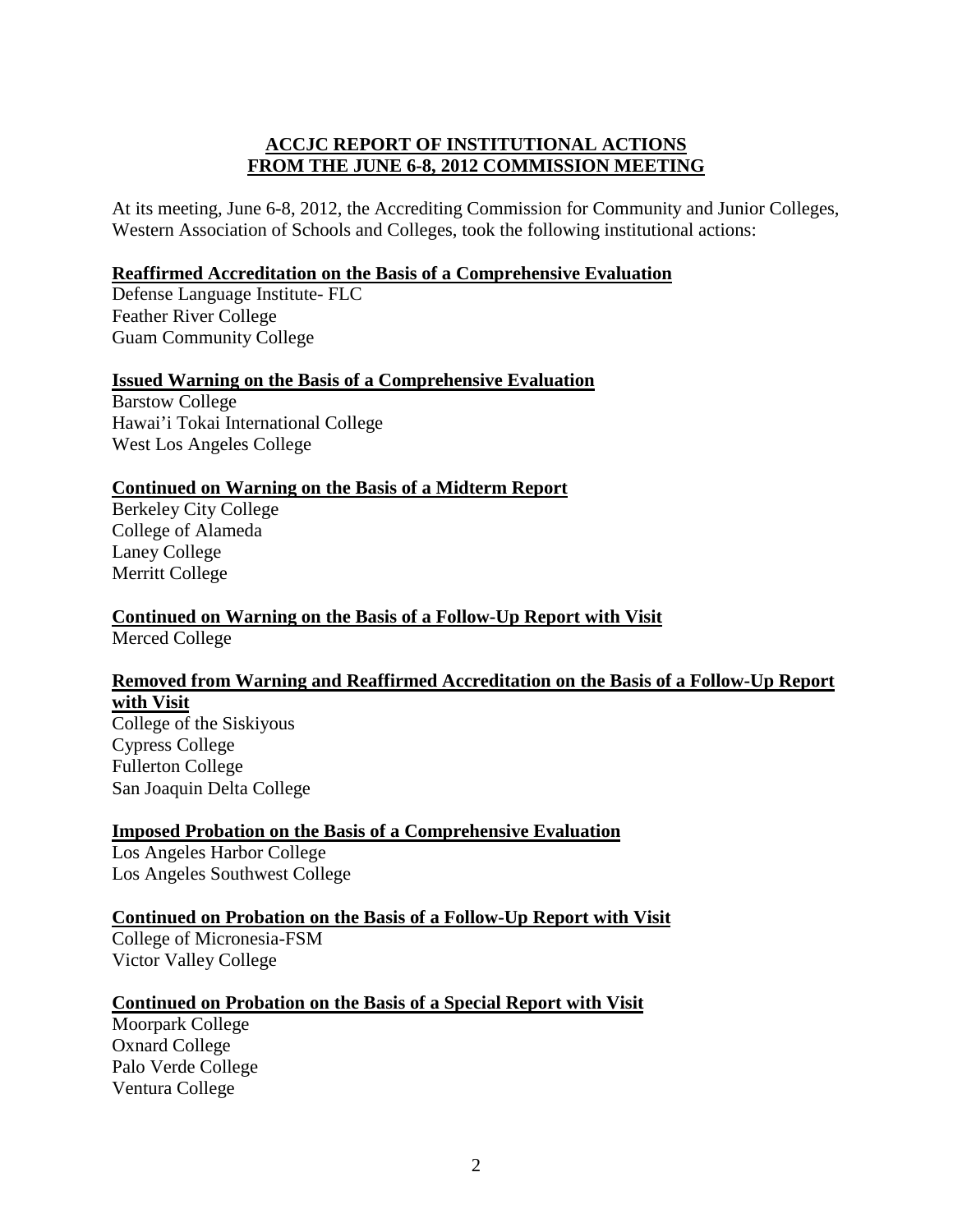### **Removed from Probation and Reaffirmed Accreditation on the Basis of a Follow-Up Report with Visit** MiraCosta College

**Ordered Show Cause on the Basis of a Comprehensive Evaluation** City College of San Francisco

#### **The Commission received the following reports:**

#### **Midterm Report**

American Samoa Community College Butte College College of the Marshall Islands (Also noted below with Follow-Up Report) East Los Angeles College Los Angeles City College Los Angeles Trade-Technical College Moreno Valley College Norco College Palomar College Pasadena City College Riverside City College Santa Rosa Junior College

#### **Focused Midterm Report**

Diablo Valley College

#### **Follow-Up Report**

College of the Marshall Islands Glendale Community College Palau Community College Sierra College West Hills College Coalinga West Hills College Lemoore

#### **Special Report**

Modesto Junior College

#### **Closure Report**

National Polytechnic College of Science (Final Report)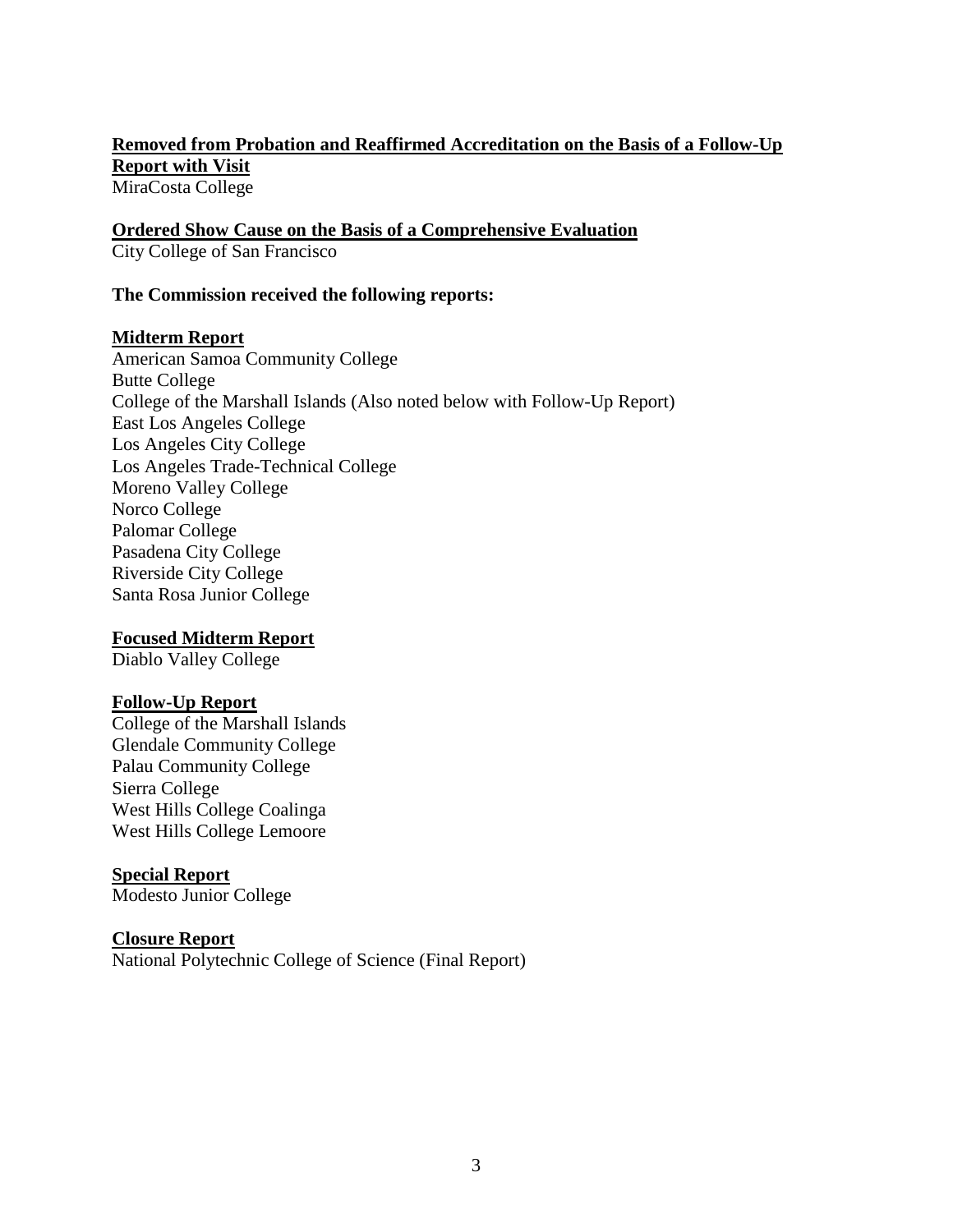## **Actions taken by the Substantive Change Committee between January 2012 and June 2012**:

**Carrington College California:** two proposals for 1) an associate degree in Veterinary Technology and 2) an associate degree in Computer Networking. The Committee denied both of the proposals.

**Chaffey College:** 1) to offer 87 associate degrees and 13 certificate programs via distance education, and 2) a college center in Fontana. The Committee acted to approve the proposals.

**College of the Desert:** to offer 51 associate degrees and nine certificate programs via distance education. The Committee acted to defer the proposal pending additional information.

**College of the Marshall Islands:** to offer 300 level courses. The Committee deferred the proposal for resubmittal and subsequently approved the proposal.

**Contra Costa College:** to offer four associate degrees and eight certificate programs via distance education. The Committee acted to approve the proposal.

**Fresno City College:** to offer 23 degrees and certificates in Business Administration, an associate degree and a certificate program in Child Development Health Information Technology, and an associate degree and certificate program in Library Technology via distance education. The Committee acted to approve the proposal.

**Glendale Community College:** to offer a new Veteran's Machinist program. The Committee acted to approve the proposal.

**Grossmont College:** to offer 39 associate degrees and 32 certificate programs via distance education. The Committee acted to approve the proposal.

**Hartnell College:** to offer 1) a new program in Spanish, 2) a new program in Food Safety, and 3) fifteen associate degrees and five certificate programs via distance education. The Committee acted to approve the proposals for the new programs and deferred the proposal for distance education with a request for resubmittal and additional information.

**Honolulu Community College:** to offer a new program in Construction Management. The Committee approved the proposal after receiving additional information.

**Imperial Valley College:** to offer 1) a new program in Energy Efficiency Technology, 2) a new program in Court Services Specialist, 3) a new program in Dental Assisting, 4) a new program in Computer Science, and 5) thirteen associate degrees and nine certificate programs via distance education. The Committee acted to approve the proposals for new programs and deferred the proposal for distance education with a request for resubmittal and additional information.

**Irvine Valley College:** to offer a new program in Paralegal Studies. The Committee acted to approve the proposal.